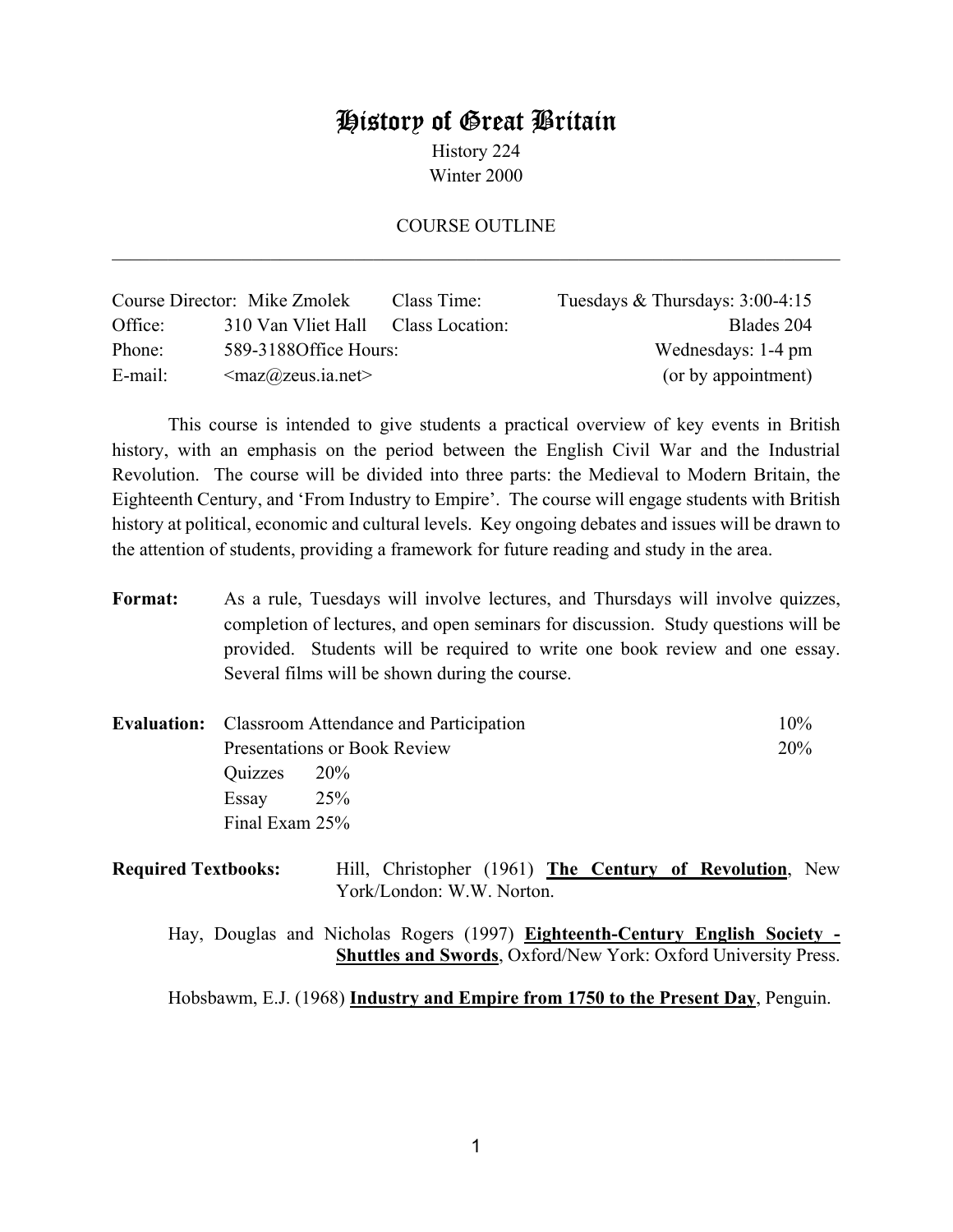# History of Great Britain

History 224 Winter 2000

## ASSIGNMENTS & GRADING  $\mathcal{L}_\mathcal{L} = \{ \mathcal{L}_\mathcal{L} = \{ \mathcal{L}_\mathcal{L} = \{ \mathcal{L}_\mathcal{L} = \{ \mathcal{L}_\mathcal{L} = \{ \mathcal{L}_\mathcal{L} = \{ \mathcal{L}_\mathcal{L} = \{ \mathcal{L}_\mathcal{L} = \{ \mathcal{L}_\mathcal{L} = \{ \mathcal{L}_\mathcal{L} = \{ \mathcal{L}_\mathcal{L} = \{ \mathcal{L}_\mathcal{L} = \{ \mathcal{L}_\mathcal{L} = \{ \mathcal{L}_\mathcal{L} = \{ \mathcal{L}_\mathcal{$

**Grading Policy**: Grades in this class are based upon a point system. You will be given both letter grades and point scores for each assignment. Your final grade will be derived from your performance in all the areas of the class, and based on your composite scores. The grading scale is 90-100 for an A, 80-19 for a B, 70-79 for a C, 60-69 for a D, and 59 or below for an F. Short quizzes will be given on most Thursdays. A review will be held before the final exam.

**Attendance and Participation (10%)** - Attendance will be taken daily, and will count towards half of your Attendance and Participation score. The other half will be a letter mark given to you based upon your performance in class. Performance means coming to class having read the assignments and being an active participant in the discussion, including asking questions.

**Presentations (20%)** - During the course, you will be asked to select three reading assignments which you will present on. You will read the assigned chapter(2) and prepare up to 10 minutes' worth of summary of the key points which you will present at the beginning of class. You are especially encouraged to conclude each presentation with a number of questions for discussion about the reading.

**Book Report** - If you prefer not to present up to 3 times, you have the option of presenting only once, and also doing a 4-5 page book report on a book that is relevant to the course. You must get my approval of the title that you choose. If you are having a hard time locating a title, please see me

for suggestions. *Due: February 29*.

**Essay** - You are required to write one essay on topic arising from the readings or lectures of the course. The essay will detail events in a particular period of British history, and will attempt to argue the significance of the main subject or focus. An 'A' essay will be at least 10 pages in length, will cite at least three sources not included in the course materials, will be typed, double-spaced on plain white 8 1/2" x 11" paper. Times 12 point font is preferable. I strongly encouraged you to discuss you chosen essay topic with me. You are required to turn in a brief outline of your proposed essay showing what you will be covering and the sources you are working with. *Outline Due: March 21. Final essay Due: April 18.*

### **Note: Please familiarize yourself with the University's policy on plagiarism.**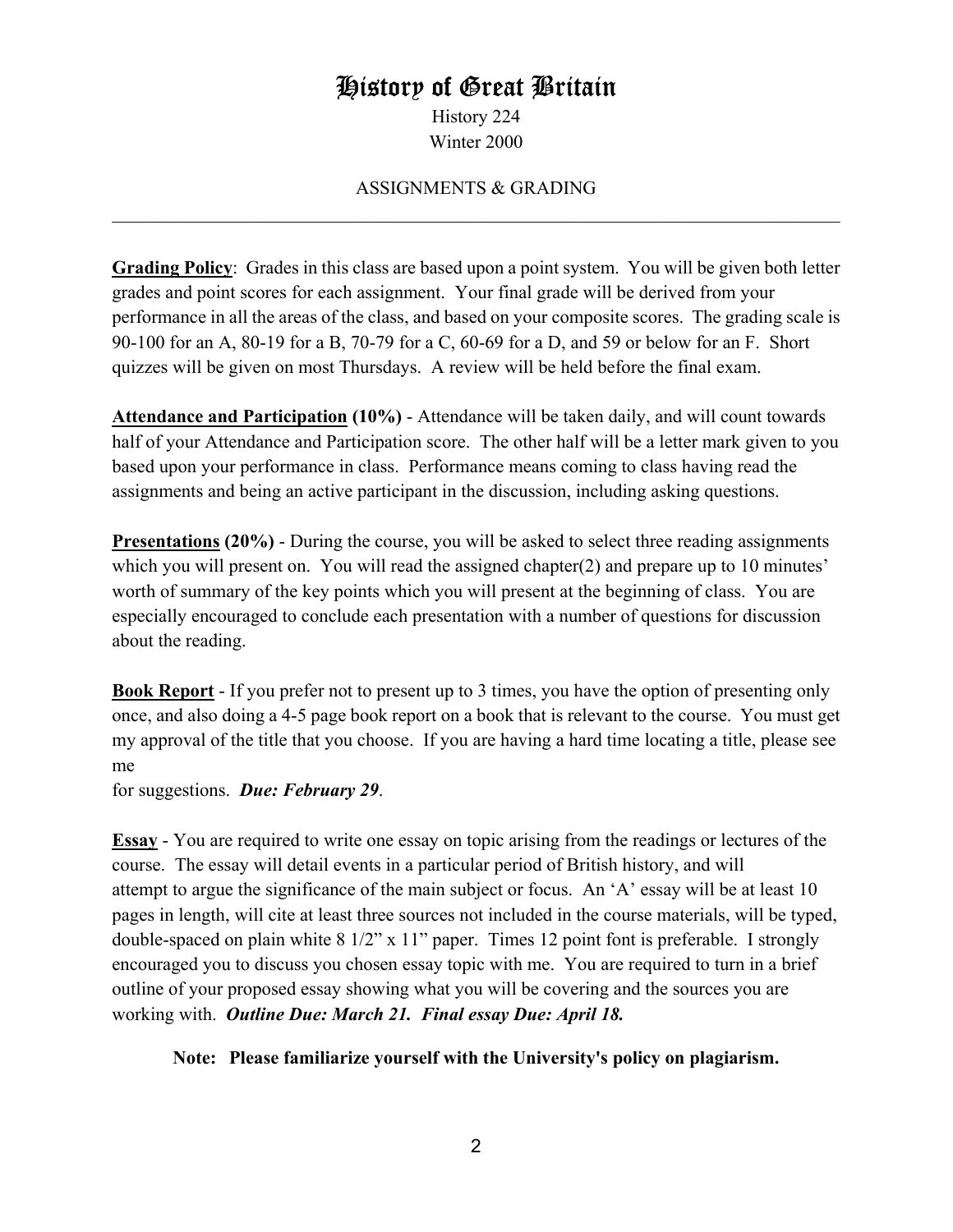# History of Great Britain

History 224 Winter 2000

# SYLLABUS & LECTURE SCHEDULE  $\mathcal{L}_\mathcal{L} = \{ \mathcal{L}_\mathcal{L} = \{ \mathcal{L}_\mathcal{L} = \{ \mathcal{L}_\mathcal{L} = \{ \mathcal{L}_\mathcal{L} = \{ \mathcal{L}_\mathcal{L} = \{ \mathcal{L}_\mathcal{L} = \{ \mathcal{L}_\mathcal{L} = \{ \mathcal{L}_\mathcal{L} = \{ \mathcal{L}_\mathcal{L} = \{ \mathcal{L}_\mathcal{L} = \{ \mathcal{L}_\mathcal{L} = \{ \mathcal{L}_\mathcal{L} = \{ \mathcal{L}_\mathcal{L} = \{ \mathcal{L}_\mathcal{$

## **Part I: Medieval to Modern Britain**

Date Topic Reading

| January $18$ (Tu):        | Introduction to the Course                                  |                     |
|---------------------------|-------------------------------------------------------------|---------------------|
| January $20$ (Th):        | Medieval Britain                                            |                     |
| January $25$ (Tu):        | King Henry VIII - A Drive to Absolutism?                    |                     |
| January $27$ (Th):        | Mary, Edward VI, and Elizabeth (Film "Elizabeth R, part I") |                     |
| February $1$ (Tu):        | Britain and Spain: the Armadas & Ireland                    |                     |
| February $3$ (Th):        | Elizabeth, James I and Scotland                             |                     |
| February 8 (Tu):          | King and Parliament: The Road to Civil War                  | [Hill I: 1-93]      |
| February 10 (Th):         | The Road to Civil War (continued)                           |                     |
| February $15$ (Tu):       | Civil War and the Interregnum                               | [Hill II: 94-165]   |
|                           | [Film: "Puritan Revolution"]                                |                     |
| February $17$ (Th):       | Civil War <i>(continued)</i>                                |                     |
| February $22$ (Tu):       | The Restoration                                             | [Hill III: 166-219] |
| February 24 $(Th)$ :      | The Restoration (continued)                                 |                     |
| Februrary 29 $(Tu)$ :     | The 'Glorious Revolution'                                   | [Hill IV: 220-268]  |
| <i>* Book Reports Due</i> |                                                             |                     |
|                           | March 2 (Th): After the 'Glorious Revolution'               |                     |

*Spring Break*